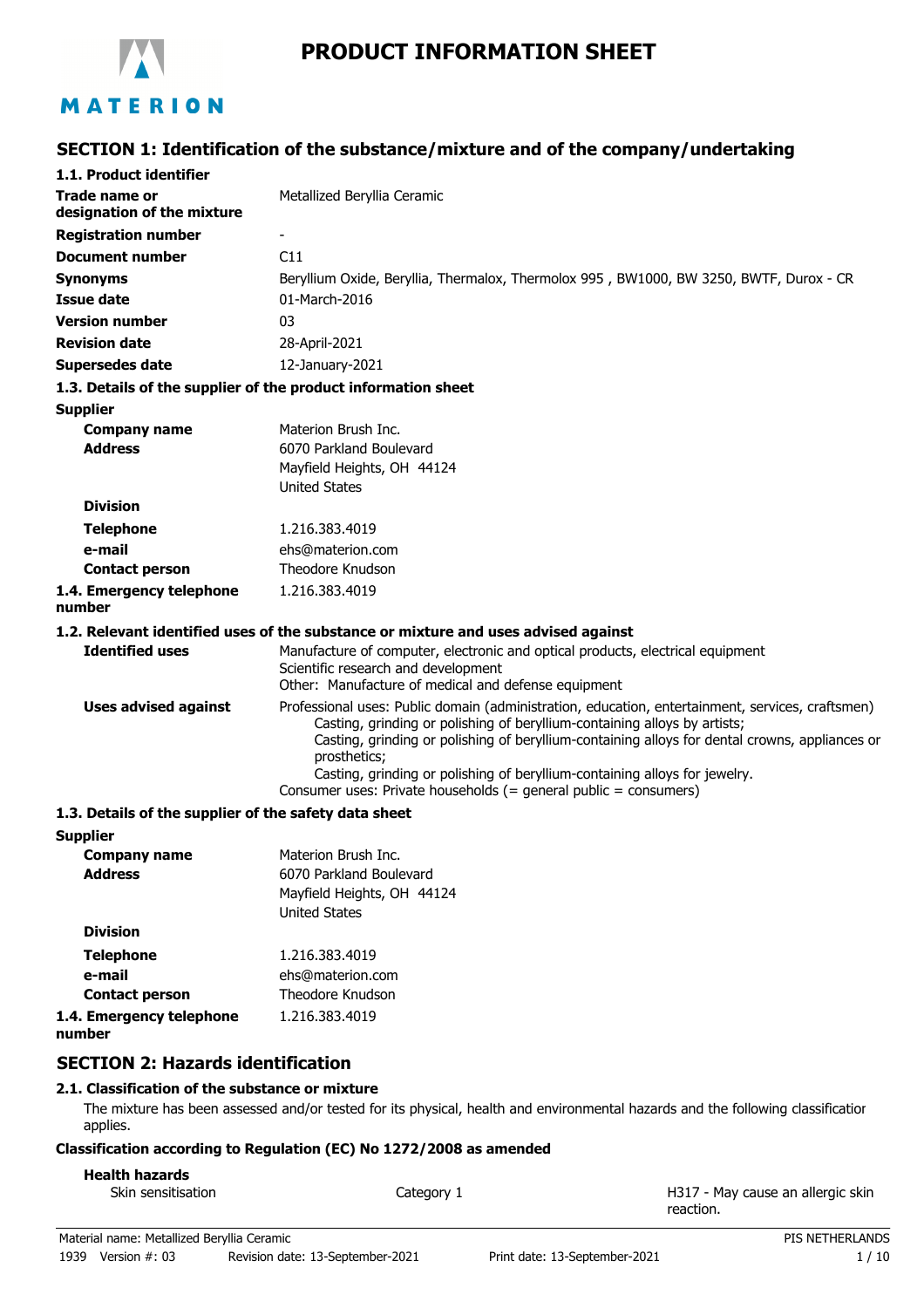| Carcinogenicity                                                                                              |                           | Category 1A                                                                                                                                                                                                                                                                                                                                                            | H350i - May cause cancer by<br>inhalation.                                                                         |  |
|--------------------------------------------------------------------------------------------------------------|---------------------------|------------------------------------------------------------------------------------------------------------------------------------------------------------------------------------------------------------------------------------------------------------------------------------------------------------------------------------------------------------------------|--------------------------------------------------------------------------------------------------------------------|--|
|                                                                                                              |                           | Specific target organ toxicity - single exposureCategory 3 respiratory tract irritation                                                                                                                                                                                                                                                                                | H335 - May cause respiratory<br>irritation.                                                                        |  |
| Specific target organ toxicity - repeated<br>exposure                                                        |                           | Category 1 (Respiratory system)                                                                                                                                                                                                                                                                                                                                        | H372 - Causes damage to organs<br>(respiratory system) through<br>prolonged or repeated exposure by<br>inhalation. |  |
| <b>Hazard summary</b>                                                                                        |                           | May cause cancer by inhalation. May cause an allergic skin reaction. May cause allergy or asthma<br>symptoms or breathing difficulties if inhaled. Causes damage to organs (respiratory system)<br>through prolonged or repeated exposure by inhalation.                                                                                                               |                                                                                                                    |  |
| 2.2. Label elements                                                                                          |                           |                                                                                                                                                                                                                                                                                                                                                                        |                                                                                                                    |  |
| Label according to Regulation (EC) No. 1272/2008 as amended                                                  |                           |                                                                                                                                                                                                                                                                                                                                                                        |                                                                                                                    |  |
| <b>Contains:</b>                                                                                             |                           | beryllium oxide, Gold, Manganese, Molybdenum, NICKEL POWDER; [PARTICLE DIAMETER <<br>1MM], Silica, Titanium, Tungsten                                                                                                                                                                                                                                                  |                                                                                                                    |  |
| <b>Hazard pictograms</b>                                                                                     |                           |                                                                                                                                                                                                                                                                                                                                                                        |                                                                                                                    |  |
| <b>Signal word</b>                                                                                           | Danger                    |                                                                                                                                                                                                                                                                                                                                                                        |                                                                                                                    |  |
| <b>Hazard statements</b>                                                                                     |                           |                                                                                                                                                                                                                                                                                                                                                                        |                                                                                                                    |  |
| H317<br>H335<br>H350i<br>H372                                                                                | inhalation.               | May cause an allergic skin reaction.<br>May cause respiratory irritation.<br>May cause cancer by inhalation.<br>Causes damage to organs (respiratory system) through prolonged or repeated exposure by                                                                                                                                                                 |                                                                                                                    |  |
|                                                                                                              |                           |                                                                                                                                                                                                                                                                                                                                                                        |                                                                                                                    |  |
| <b>Precautionary statements</b><br><b>Prevention</b>                                                         |                           |                                                                                                                                                                                                                                                                                                                                                                        |                                                                                                                    |  |
| P201<br>P202<br>P260<br>P264<br>P270<br>P272<br>P <sub>280</sub>                                             | Do not breathe dust/fume. | Obtain special instructions before use.<br>Do not handle until all safety precautions have been read and understood.<br>Wash thoroughly after handling.<br>Do not eat, drink or smoke when using this product.<br>Contaminated work clothing should not be allowed out of the workplace.<br>Wear protective gloves/protective clothing/eye protection/face protection. |                                                                                                                    |  |
|                                                                                                              |                           |                                                                                                                                                                                                                                                                                                                                                                        |                                                                                                                    |  |
| <b>Response</b><br>$P302 + P350$<br>$P304 + P340$<br>$P308 + P313$<br>$P333 + P313$<br>$P342 + P311$<br>P363 |                           | If on skin: Wash with plenty of water.<br>If inhaled: Remove person to fresh air and keep comfortable for breathing.<br>If exposed or concerned: Get medical advice/attention.<br>If skin irritation or rash occurs: Get medical advice/attention.<br>If experiencing respiratory symptoms: Call a poison centre/doctor.<br>Wash contaminated clothing before reuse.   |                                                                                                                    |  |
|                                                                                                              |                           |                                                                                                                                                                                                                                                                                                                                                                        |                                                                                                                    |  |
| <b>Storage</b>                                                                                               | Store locked up.          |                                                                                                                                                                                                                                                                                                                                                                        |                                                                                                                    |  |
| P405                                                                                                         |                           |                                                                                                                                                                                                                                                                                                                                                                        |                                                                                                                    |  |
| <b>Disposal</b>                                                                                              |                           |                                                                                                                                                                                                                                                                                                                                                                        |                                                                                                                    |  |
| P501<br><b>Supplemental label</b>                                                                            |                           | Dispose of contents/container in accordance with local/regional/national/international regulations.<br>For further information, please contact the Product Stewardship Department at +1.216.383.4019.                                                                                                                                                                  |                                                                                                                    |  |
| information<br>2.3. Other hazards                                                                            | None known.               |                                                                                                                                                                                                                                                                                                                                                                        |                                                                                                                    |  |
|                                                                                                              |                           |                                                                                                                                                                                                                                                                                                                                                                        |                                                                                                                    |  |
| <b>SECTION 3: Composition/information on ingredients</b>                                                     |                           |                                                                                                                                                                                                                                                                                                                                                                        |                                                                                                                    |  |
| 3.2. Mixtures                                                                                                |                           |                                                                                                                                                                                                                                                                                                                                                                        |                                                                                                                    |  |

**General information**

| <b>Chemical name</b> | $\frac{0}{0}$                                            | No.                    | CAS-No. / EC REACH Registration No. Index No. |              | <b>Notes</b> |
|----------------------|----------------------------------------------------------|------------------------|-----------------------------------------------|--------------|--------------|
| bervllium oxide      | $80 - 97$                                                | 1304-56-9<br>215-133-1 | -                                             | 004-003-00-8 | #            |
|                      | <b>Classification:</b> Skin Sens. 1;H317, STOT RE 1;H372 |                        |                                               |              |              |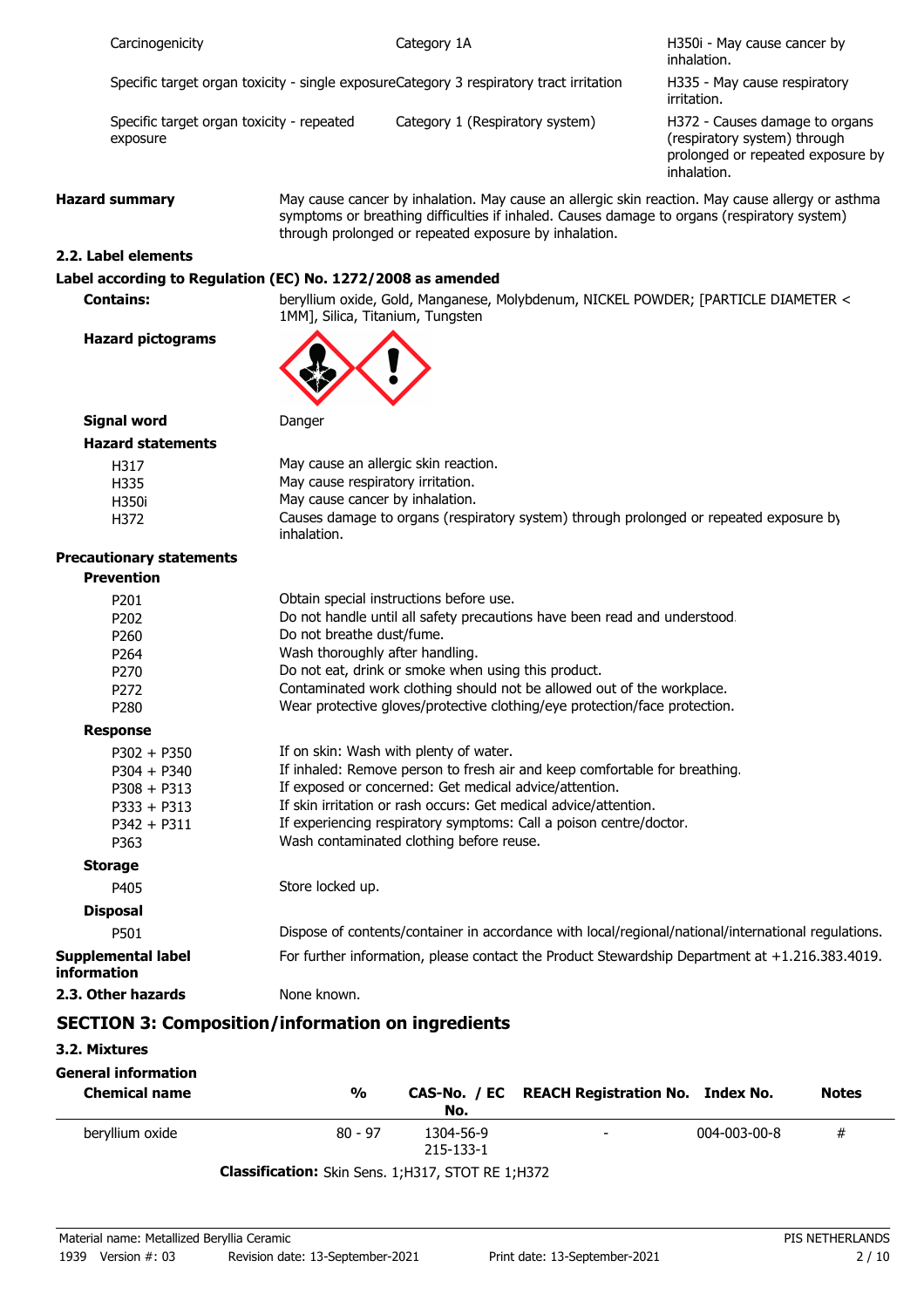| <b>Chemical name</b>                        |                               | $\frac{1}{2}$ | No.                     | CAS-No. / EC REACH Registration No. Index No.                                   | <b>Notes</b> |
|---------------------------------------------|-------------------------------|---------------|-------------------------|---------------------------------------------------------------------------------|--------------|
| Molybdenum                                  |                               | $0 - 10$      | 7439-98-7<br>231-107-2  |                                                                                 |              |
|                                             | <b>Classification: -</b>      |               |                         |                                                                                 |              |
| NICKEL POWDER; [PARTICLE<br>DIAMETER < 1MM] |                               | $0 - 10$      | 7440-02-0<br>231-111-4  | 01-2119438727-29-0049 028-002-00-7                                              |              |
|                                             |                               |               |                         | Classification: Skin Sens. 1;H317, STOT SE 3;H335, Carc. 2;H351, STOT RE 2;H373 | 7, S         |
| Silica                                      |                               | $0 - 4$       | 14808-60-7<br>238-878-4 |                                                                                 | #            |
|                                             | Classification: Carc. 1A;H350 |               |                         |                                                                                 |              |
| Manganese                                   |                               | $0 - 2$       | 7439-96-5<br>231-105-1  |                                                                                 | #            |
|                                             | <b>Classification: -</b>      |               |                         |                                                                                 |              |
| Titanium                                    |                               | $0 - 2$       | 7440-32-6<br>231-142-3  |                                                                                 |              |
|                                             | <b>Classification: -</b>      |               |                         |                                                                                 |              |
| Tungsten                                    |                               | $0 - 2$       | 7440-33-7<br>231-143-9  |                                                                                 |              |
|                                             | <b>Classification: -</b>      |               |                         |                                                                                 |              |
| Gold                                        |                               | $0 - 1$       | 7440-57-5<br>231-165-9  |                                                                                 |              |
|                                             | <b>Classification: -</b>      |               |                         |                                                                                 |              |

# **SECTION 4: First aid measures**

**General information**

If exposed or concerned: get medical attention/advice. Get medical attention if symptoms occur. Wash contaminated clothing before reuse. As supplied, there is no immediate medical risk with beryllium products in article form. First aid measures provided are related to particulate containing beryllium.

### **4.1. Description of first aid measures**

| <b>Inhalation</b>                                                      | If symptoms develop move victim to fresh air. For breathing difficulties, oxygen may be necessary.<br>Breathing difficulty caused by inhalation of particulate requires immediate removal to fresh air. If<br>breathing has stopped, perform artificial respiration and obtain medical help.                                                                                                                                                                                                                                            |
|------------------------------------------------------------------------|-----------------------------------------------------------------------------------------------------------------------------------------------------------------------------------------------------------------------------------------------------------------------------------------------------------------------------------------------------------------------------------------------------------------------------------------------------------------------------------------------------------------------------------------|
| <b>Skin contact</b>                                                    | Take off contaminated clothing and wash before reuse. Thoroughly wash skin cuts or wounds to<br>remove all particulate debris from the wound. Seek medical attention for wounds that cannot be<br>thoroughly cleansed. Treat skin cuts and wounds with standard first aid practices such as<br>cleansing, disinfecting and covering to prevent wound infection and contamination before<br>continuing work. Obtain medical help for persistent irritation. Material accidentally implanted or<br>lodged under the skin must be removed. |
| Eye contact                                                            | Immediately flush eyes with plenty of water for at least 15 minutes, lifting lower and upper eyelids<br>occasionally. Get medical attention if symptoms persist.                                                                                                                                                                                                                                                                                                                                                                        |
| <b>Ingestion</b>                                                       | If swallowed, seek medical advice immediately and show this container or label. Induce vomiting<br>immediately as directed by medical personnel. Never give anything by mouth to an unconscious<br>person.                                                                                                                                                                                                                                                                                                                              |
| 4.2. Most important<br>symptoms and effects, both<br>acute and delayed | The beryllium oxide in the product is not known to cause acute health effects. Inhaling particulate<br>containing beryllium oxide can cause a serious, chronic lung disease called Chronic Beryllium<br>Disease (CBD) in some individuals. Inhaling particulate containing beryllium oxide can cause a<br>serious, chronic lung disease called Chronic Beryllium Disease (CBD) in some individuals.                                                                                                                                     |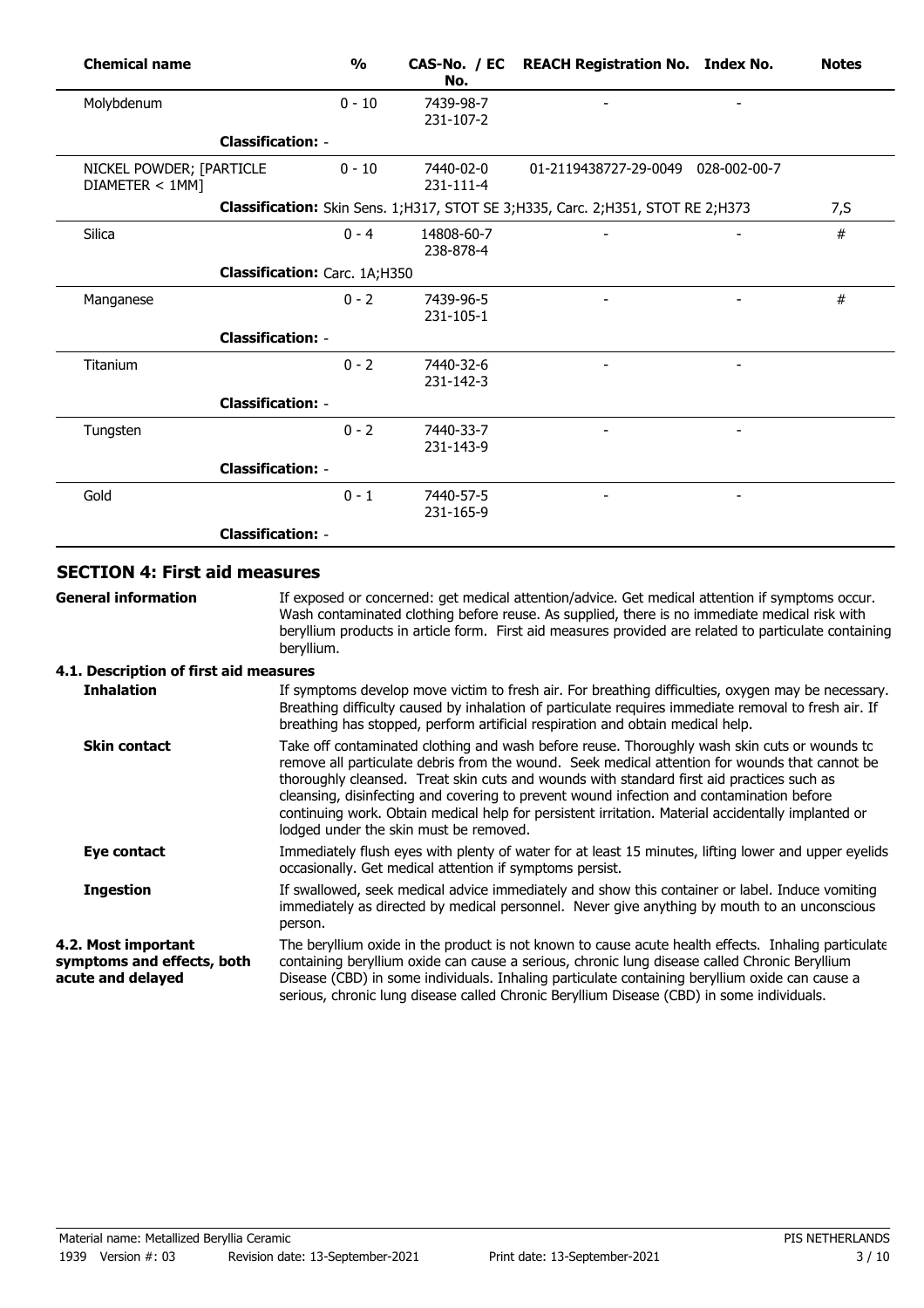| 4.3. Indication of any<br>immediate medical attention<br>and special treatment<br>needed | Treatment of Chronic Beryllium Disease: There is no known treatment which will cure chronic<br>beryllium disease. Prednisone or other corticosteroids are the most specific treatment currently<br>available. They are directed at suppressing the immunological reaction and can be effective in<br>diminishing signs and symptoms of chronic beryllium disease. In cases where steroid therapy has<br>had only partial or minimal effectiveness, other immunosuppressive agents, such as<br>cyclophosphamide, cyclosporine, or methotrexate, have been used. In view of the potential side<br>effects of all the immunosuppressive medications, including steroids such as prednisone, they<br>should be used only under the direct care of a physician. Other treatment, such as oxygen, inhaled<br>steroids or bronchodilators, may be prescribed by some physicians and can be effective in selected<br>cases. In general, treatment is reserved for cases with significant symptoms and/or significant loss<br>of lung function. The decision about when and with what medication to treat is a judgment<br>situation for individual physicians.<br>In their 2014 official statement on the Diagnosis and Management of Beryllium Sensitivity and<br>Chronic Beryllium Disease, the American Thoracic Society states that "it seems prudent for workers |
|------------------------------------------------------------------------------------------|---------------------------------------------------------------------------------------------------------------------------------------------------------------------------------------------------------------------------------------------------------------------------------------------------------------------------------------------------------------------------------------------------------------------------------------------------------------------------------------------------------------------------------------------------------------------------------------------------------------------------------------------------------------------------------------------------------------------------------------------------------------------------------------------------------------------------------------------------------------------------------------------------------------------------------------------------------------------------------------------------------------------------------------------------------------------------------------------------------------------------------------------------------------------------------------------------------------------------------------------------------------------------------------------------------------------------------------------------------------|
|                                                                                          | with BeS to avoid all future occupational exposure to beryllium."                                                                                                                                                                                                                                                                                                                                                                                                                                                                                                                                                                                                                                                                                                                                                                                                                                                                                                                                                                                                                                                                                                                                                                                                                                                                                             |
|                                                                                          | The effects of continued low exposure to beryllium are unknown for individuals who are sensitized<br>to beryllium or who have a diagnosis of chronic beryllium disease. It is generally recommended<br>that persons who are sensitized to beryllium or who have CBD terminate their occupational<br>exposure to beryllium.                                                                                                                                                                                                                                                                                                                                                                                                                                                                                                                                                                                                                                                                                                                                                                                                                                                                                                                                                                                                                                    |
| <b>SECTION 5: Firefighting measures</b>                                                  |                                                                                                                                                                                                                                                                                                                                                                                                                                                                                                                                                                                                                                                                                                                                                                                                                                                                                                                                                                                                                                                                                                                                                                                                                                                                                                                                                               |
| <b>General fire hazards</b>                                                              | Not available.                                                                                                                                                                                                                                                                                                                                                                                                                                                                                                                                                                                                                                                                                                                                                                                                                                                                                                                                                                                                                                                                                                                                                                                                                                                                                                                                                |
| 5.1. Extinguishing media                                                                 |                                                                                                                                                                                                                                                                                                                                                                                                                                                                                                                                                                                                                                                                                                                                                                                                                                                                                                                                                                                                                                                                                                                                                                                                                                                                                                                                                               |
| Suitable extinguishing<br>media                                                          | The product is non-combustible. Use extinguishing measures that are appropriate to loca<br>circumstances and the surrounding environment.                                                                                                                                                                                                                                                                                                                                                                                                                                                                                                                                                                                                                                                                                                                                                                                                                                                                                                                                                                                                                                                                                                                                                                                                                     |
| <b>Unsuitable extinguishing</b><br>media                                                 | Do not use water to extinguish fires around operations involving molten metal due to the potential<br>for steam explosions.                                                                                                                                                                                                                                                                                                                                                                                                                                                                                                                                                                                                                                                                                                                                                                                                                                                                                                                                                                                                                                                                                                                                                                                                                                   |
| 5.2. Special hazards arising<br>from the substance or<br>mixture                         | Not available.                                                                                                                                                                                                                                                                                                                                                                                                                                                                                                                                                                                                                                                                                                                                                                                                                                                                                                                                                                                                                                                                                                                                                                                                                                                                                                                                                |
| 5.3. Advice for firefighters                                                             |                                                                                                                                                                                                                                                                                                                                                                                                                                                                                                                                                                                                                                                                                                                                                                                                                                                                                                                                                                                                                                                                                                                                                                                                                                                                                                                                                               |
| <b>Special protective</b><br>equipment for<br>firefighters                               | Firefighters should wear full protective clothing including self contained breathing apparatus.                                                                                                                                                                                                                                                                                                                                                                                                                                                                                                                                                                                                                                                                                                                                                                                                                                                                                                                                                                                                                                                                                                                                                                                                                                                               |
| <b>Special firefighting</b><br>procedures                                                | Move containers from fire area if you can do so without risk. Water runoff can cause environmental<br>damage.                                                                                                                                                                                                                                                                                                                                                                                                                                                                                                                                                                                                                                                                                                                                                                                                                                                                                                                                                                                                                                                                                                                                                                                                                                                 |
| <b>Specific methods</b>                                                                  | Pressure-demand self-contained breathing apparatus must be worn by firefighters or any other<br>persons potentially exposed to the particulate released during or after a fire.                                                                                                                                                                                                                                                                                                                                                                                                                                                                                                                                                                                                                                                                                                                                                                                                                                                                                                                                                                                                                                                                                                                                                                               |
| <b>SECTION 6: Accidental release measures</b>                                            |                                                                                                                                                                                                                                                                                                                                                                                                                                                                                                                                                                                                                                                                                                                                                                                                                                                                                                                                                                                                                                                                                                                                                                                                                                                                                                                                                               |

# **6.1. Personal precautions, protective equipment and emergency procedures**

|                                                              | oral i crocini preduditonoj protective eguipnicht unu chief gener proteudi do                                                                                                                                                                                                          |
|--------------------------------------------------------------|----------------------------------------------------------------------------------------------------------------------------------------------------------------------------------------------------------------------------------------------------------------------------------------|
| For non-emergency<br>personnel                               | In solid form this material poses no special clean-up problems. Wear appropriate protective<br>equipment and clothing during clean-up.                                                                                                                                                 |
| For emergency<br>responders                                  | Not available.                                                                                                                                                                                                                                                                         |
| 6.2. Environmental<br>precautions                            | Avoid release to the environment. In the event of a spill or accidental release, notify relevant<br>authorities in accordance with all applicable regulations. Prevent further leakage or spillage if safe<br>to do so. Avoid discharge into drains, water courses or onto the ground. |
| 6.3. Methods and material for<br>containment and cleaning up | Clean up in accordance with all applicable regulations.                                                                                                                                                                                                                                |
| 6.4. Reference to other<br>sections                          | For personal protection, see section 8 of the PIS. For waste disposal, see section 13 of the PIS.                                                                                                                                                                                      |

# **SECTION 7: Handling and storage**

| 7.1. Precautions for safe<br>handling                                          | Obtain special instructions before use. Do not handle until all safety precautions have been read<br>and understood. Minimise dust generation and accumulation. Do not breathe dust/fume. Wear<br>protective gloves/protective clothing/eye protection/face protection. Wear respiratory protection.<br>Wash thoroughly after handling. When using, do not eat, drink or smoke. Contaminated work<br>clothing must not be allowed out of the workplace. |
|--------------------------------------------------------------------------------|---------------------------------------------------------------------------------------------------------------------------------------------------------------------------------------------------------------------------------------------------------------------------------------------------------------------------------------------------------------------------------------------------------------------------------------------------------|
| 7.2. Conditions for safe<br>storage, including any<br><i>incompatibilities</i> | Keep locked-up. Avoid contact with acids and alkalies. Avoid contact with oxidising agents.                                                                                                                                                                                                                                                                                                                                                             |
| 7.3. Specific end use(s)                                                       | Not available.                                                                                                                                                                                                                                                                                                                                                                                                                                          |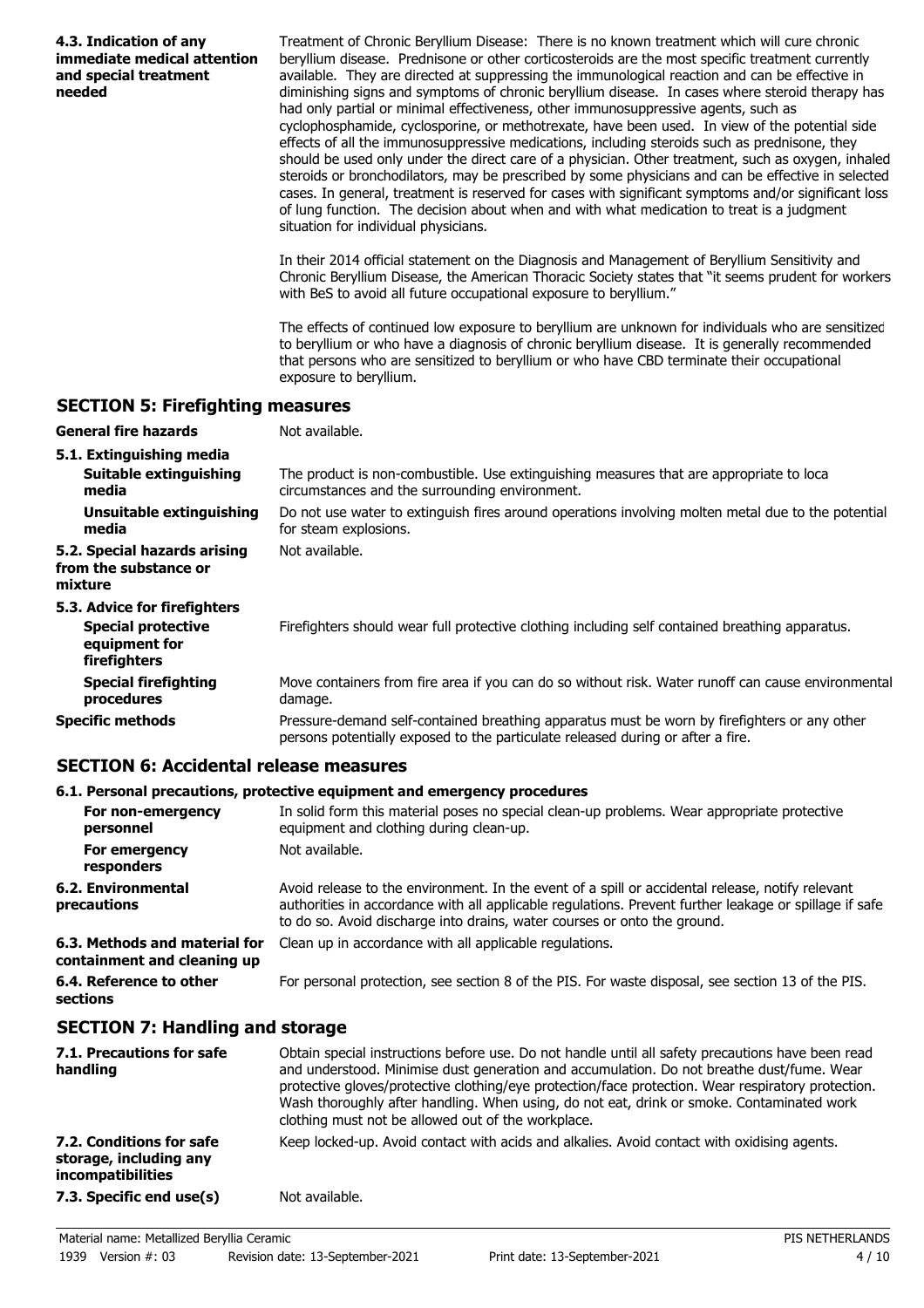# **SECTION 8: Exposure controls/personal protection**

# **8.1. Control parameters**

### **Occupational exposure limits**

| <b>Netherlands. OELs (binding)</b><br><b>Components</b> | Type        | <b>Value</b>           | <b>Form</b>          |
|---------------------------------------------------------|-------------|------------------------|----------------------|
| Manganese (CAS<br>7439-96-5)                            | <b>STEL</b> | $0.05 \,\mathrm{mq/m}$ | Respirable fraction. |
|                                                         | TWA         | $0.2 \text{ mg/m}$ 3   | Inhalable fraction.  |
| Silica (CAS 14808-60-7)                                 | TWA         | $0,075 \text{ mg/m}$   | Respirable dust.     |

### **EU. Indicative Exposure Limit Values in Directives 91/322/EEC, 2000/39/EC, 2006/15/EC, 2009/161/EU, 2017/164/EU Components Type Value Form**

| -------------                                                                    | .    |                          |                                  |
|----------------------------------------------------------------------------------|------|--------------------------|----------------------------------|
| Manganese (CAS<br>7439-96-5)                                                     | TWA  | $0,2$ mg/m3              | Inhalable fraction.              |
|                                                                                  |      | $0.05 \,\mathrm{mq/m}$ 3 | Respirable fraction.             |
| EU. OELs, Directive 2004/37/EC on carcinogen and mutagens from Annex III, Part A |      |                          |                                  |
| <b>Components</b>                                                                | Type | <b>Value</b>             | <b>Form</b>                      |
| beryllium oxide (CAS<br>1304-56-9)                                               | TWA  | $0,0002 \,\mathrm{mq/m}$ | Inhalable fraction.              |
| Silica (CAS 14808-60-7)                                                          | TWA  | $0,1 \, \text{mg/m}$     | Respirable fraction and<br>dust. |

**Recommended monitoring procedures**

**Biological limit values** No biological exposure limits noted for the ingredient(s).

VENTILATION: Good general ventilation (typically 10 air changes per hour) should be used. Ventilation rates should be matched to conditions. If applicable, use process enclosures, local exhaust ventilation, or other engineering controls to maintain airborne levels below recommended exposure limits. If exposure limits have not been established, maintain airborne levels to an acceptable level.

Whenever possible, the use of local exhaust ventilation or other engineering controls is the preferred method of controlling exposure to airborne particulate. Where utilized, exhaust inlets to the ventilation system must be positioned as close as possible to the source of airborne generation. Avoid disruption of the airflow in the area of a local exhaust inlet by equipment such as a man-cooling fan. Check ventilation equipment regularly to ensure it is functioning properly. Provide training on the use and operation of ventilation to all users. Use qualified professionals to design and install ventilation systems.

WET METHODS: Machining operations are usually performed under a liquid lubricant/coolant flood which assists in reducing airborne particulate. However, the cycling through of machine coolant containing finely divided particulate in suspension can result in the concentration building to a point where the particulate may become airborne during use. Certain processes such as sanding and grinding may require complete hooded containment and local exhaust ventilation. Prevent coolant from splashing onto floor areas, external structures or operators' clothing. Utilize a coolant filtering system to remove particulate from the coolant.

WORK PRACTICES: Develop work practices and procedures that prevent particulate from coming in contact with worker skin, hair, or personal clothing. If work practices and/or procedures are ineffective in controlling airborne exposure or visual particulate from deposition on skin, hair, or clothing, provide appropriate cleaning/washing facilities. Procedures should be written that clearly communicate the facility's requirements for protective clothing and personal hygiene. These clothing and personal hygiene requirements help keep particulate from being spread to non-production areas or from being taken home by the worker. Never use compressed air to clean work clothing or other surfaces.

Fabrication processes may leave a residue of particulate on the surface of parts, products or equipment that could result in employee exposure during subsequent material handling activities. As necessary, clean loose particulate from parts between processing steps. As a standard hygiene practice, wash hands before eating or smoking.

HOUSEKEEPING: Use vacuum and wet cleaning methods for particulate removal from surfaces. Be certain to de-energize electrical systems, as necessary, before beginning wet cleaning. Use vacuum cleaners with high efficiency particulate air (HEPA). Do not use compressed air, brooms, or conventional vacuum cleaners to remove particulate from surfaces as this activity can result in elevated exposures to airborne particulate. Follow the manufacturer's instructions when performing maintenance on HEPA filtered vacuums used to clean hazardous materials.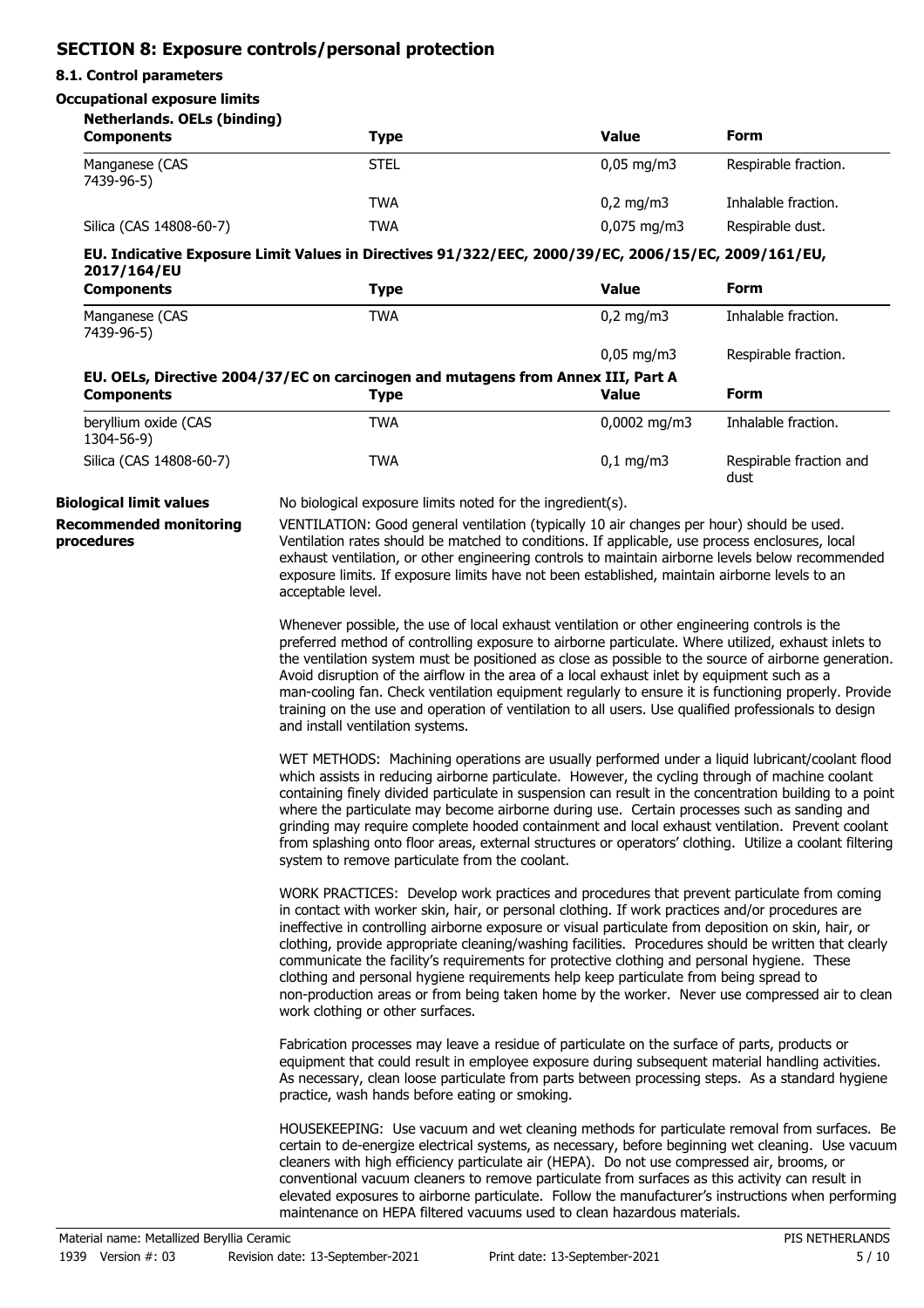| <b>Derived no effect levels</b><br>(DNELs)           | Not available.                                                                                                                                                                                                                                                                                                                                                                                                                                                                                                                                                                                                                                                                                                                                                                           |
|------------------------------------------------------|------------------------------------------------------------------------------------------------------------------------------------------------------------------------------------------------------------------------------------------------------------------------------------------------------------------------------------------------------------------------------------------------------------------------------------------------------------------------------------------------------------------------------------------------------------------------------------------------------------------------------------------------------------------------------------------------------------------------------------------------------------------------------------------|
| <b>Predicted no effect</b><br>concentrations (PNECs) | Not available.                                                                                                                                                                                                                                                                                                                                                                                                                                                                                                                                                                                                                                                                                                                                                                           |
| 8.2. Exposure controls                               |                                                                                                                                                                                                                                                                                                                                                                                                                                                                                                                                                                                                                                                                                                                                                                                          |
| <b>Appropriate engineering</b><br>controls           | Ensure adequate ventilation, especially in confined areas.<br>Whenever possible, the use of local exhaust ventilation or other engineering controls is the<br>preferred method of controlling exposure to airborne particulate. Where utilized, exhaust inlets to<br>the ventilation system must be positioned as close as possible to the source of airborne generation.<br>Avoid disruption of the airflow in the area of a local exhaust inlet by equipment such as a<br>man-cooling fan. Check ventilation equipment regularly to ensure it is functioning properly. Provide<br>training on the use and operation of ventilation to all users. Use qualified professionals to design<br>and install ventilation systems.                                                             |
|                                                      | Individual protection measures, such as personal protective equipment                                                                                                                                                                                                                                                                                                                                                                                                                                                                                                                                                                                                                                                                                                                    |
| <b>General information</b>                           | Not available.                                                                                                                                                                                                                                                                                                                                                                                                                                                                                                                                                                                                                                                                                                                                                                           |
| <b>Eye/face protection</b>                           | Wear approved safety glasses, goggles, face shield and/or welder's helmet when risk of eye injury<br>is present, particularly during operations that generate dust, mist or fume.                                                                                                                                                                                                                                                                                                                                                                                                                                                                                                                                                                                                        |
| <b>Skin protection</b>                               |                                                                                                                                                                                                                                                                                                                                                                                                                                                                                                                                                                                                                                                                                                                                                                                          |
| - Hand protection                                    | Wear gloves to prevent contact with particulate or solutions. Wear gloves to prevent metal cuts and<br>skin abrasions during handling.                                                                                                                                                                                                                                                                                                                                                                                                                                                                                                                                                                                                                                                   |
| - Other                                              | Personal protection equipment should be chosen according to the CEN standards and in discussion<br>with the supplier of the personal protective equipment. Protective overgarments or work clothing<br>must be worn by persons who may become contaminated with particulate during activities. Skin<br>contact with this material may cause, in some sensitive individuals, an allergic dermal response.<br>Particulate that becomes lodged under the skin has the potential to induce sensitization and skin<br>lesions.                                                                                                                                                                                                                                                                |
| <b>Respiratory protection</b>                        | When airborne exposures exceed or have the potential to exceed the occupational exposure limits,<br>approved respirators must be used as specified by an Industrial Hygienist or other qualified<br>professional. Respirator users must be medically evaluated to determine if they are physically<br>capable of wearing a respirator. Quantitative and/or qualitative fit testing and respirator training<br>must be satisfactorily completed by all personnel prior to respirator use. Users of tight fitting<br>respirators must be clean shaven on those areas of the face where the respirator seal contacts the<br>face. Use pressure-demand airline respirators when performing jobs with high potential exposures<br>such as changing filters in a baghouse air cleaning device. |
| <b>Thermal hazards</b>                               | Not applicable.                                                                                                                                                                                                                                                                                                                                                                                                                                                                                                                                                                                                                                                                                                                                                                          |
| <b>Hygiene measures</b>                              | Handle in accordance with good industrial hygiene and safety practices.                                                                                                                                                                                                                                                                                                                                                                                                                                                                                                                                                                                                                                                                                                                  |
| <b>Environmental exposure</b><br>controls            | Environmental manager must be informed of all major releases.                                                                                                                                                                                                                                                                                                                                                                                                                                                                                                                                                                                                                                                                                                                            |

# **SECTION 9: Physical and chemical properties**

# **9.1. Information on basic physical and chemical properties**

| <b>Appearance</b>                                        |                                   |
|----------------------------------------------------------|-----------------------------------|
| <b>Physical state</b>                                    | Solid.                            |
| Form                                                     | Various shapes.                   |
| Colour                                                   | Grayish-white                     |
| <b>Odour</b>                                             | Not applicable.                   |
| <b>Odour threshold</b>                                   | Not applicable.                   |
| рH                                                       | Not applicable.                   |
| Melting point/freezing point                             | 1064,76 °C (1948,57 °F) estimated |
| <b>Initial boiling point and</b><br>boiling range        | 2061 °C (3741,8 °F) estimated     |
| Flash point                                              | Not applicable.                   |
| <b>Evaporation rate</b>                                  | Not applicable.                   |
| Flammability (solid, gas)                                | Not available.                    |
| Upper/lower flammability or explosive limits             |                                   |
| <b>Flammability limit - lower</b> Not applicable.<br>(%) |                                   |
| <b>Flammability limit -</b><br>upper $(% )$              | Not applicable.                   |
| <b>Explosive limit - lower (</b><br>%)                   | Not applicable.                   |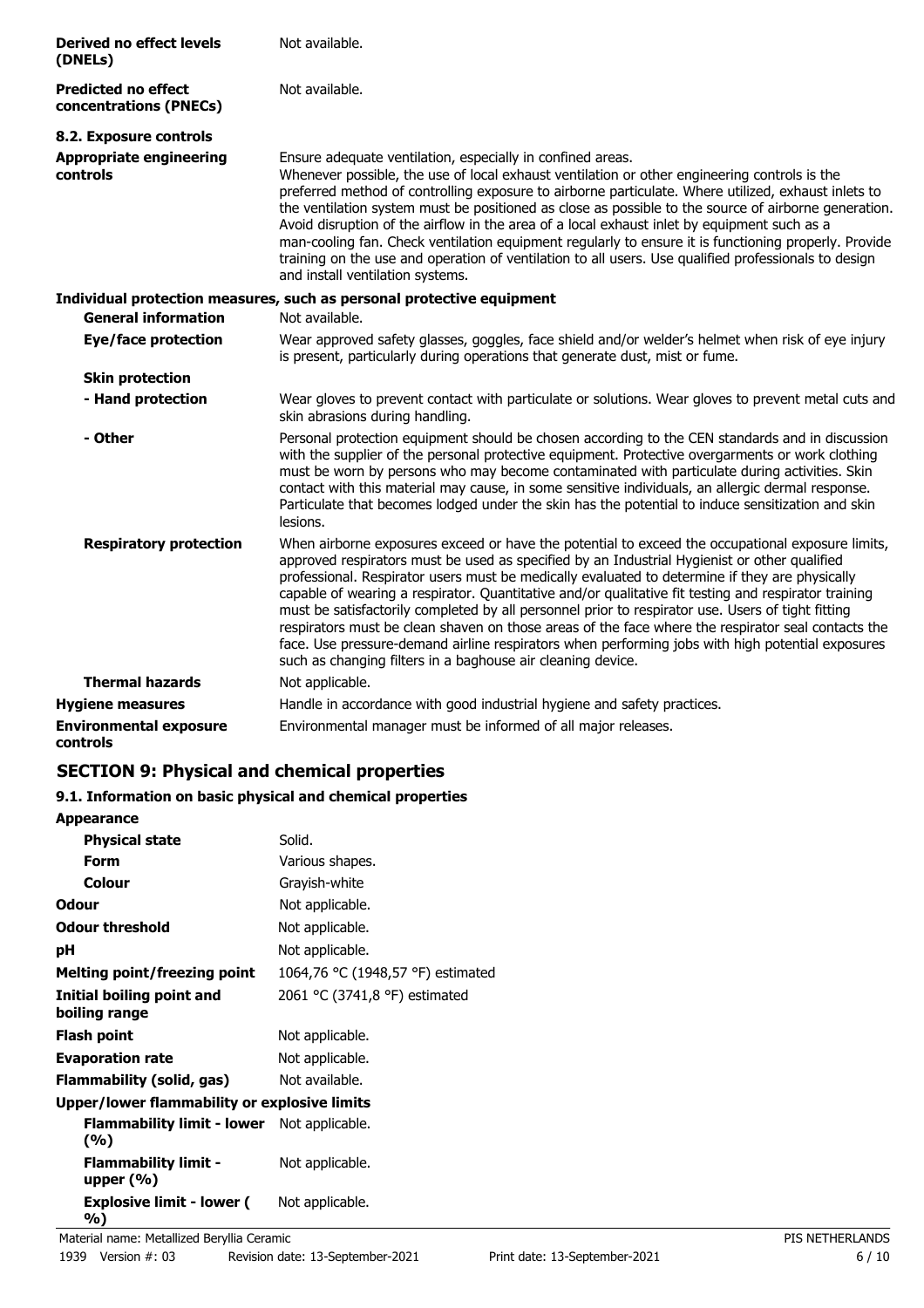| Explosive limit – upper<br>(%)                    | Not applicable.      |
|---------------------------------------------------|----------------------|
| Vapour pressure                                   | 0,05 hPa estimated   |
| Vapour density                                    | Not applicable.      |
| <b>Relative density</b>                           | Not applicable.      |
| Solubility(ies)                                   |                      |
| Solubility (water)                                | Not applicable.      |
| <b>Partition coefficient</b><br>(n-octanol/water) | Not available.       |
| <b>Auto-ignition temperature</b>                  | Not applicable.      |
| <b>Decomposition temperature</b>                  | Not applicable.      |
| Viscosity                                         | Not applicable.      |
| <b>Explosive properties</b>                       | Not available.       |
| <b>Oxidising properties</b>                       | Not available.       |
| 9.2. Other information                            |                      |
| Density                                           | 4,55 g/cm3 estimated |
| <b>Specific gravity</b>                           | 4,55 estimated       |

# **SECTION 10: Stability and reactivity**

| 10.1. Reactivity                            | Not available.                                                  |
|---------------------------------------------|-----------------------------------------------------------------|
| 10.2. Chemical stability                    | Material is stable under normal conditions.                     |
| 10.3. Possibility of hazardous<br>reactions | Hazardous polymerisation does not occur.                        |
| 10.4. Conditions to avoid                   | Avoid dust formation. Contact with acids. Contact with alkalis. |
| 10.5. Incompatible materials                | Strong acids, alkalies and oxidizing agents.                    |
| 10.6. Hazardous<br>decomposition products   | No hazardous decomposition products are known.                  |

# **SECTION 11: Toxicological information**

**General information CCCUPATION** Occupational exposure to the substance or mixture may cause adverse effects.

# **Information on likely routes of exposure**

| INTER THE EXPOSURE THAT ITS INTERFER       |                                                                                                                                                                                                                 |
|--------------------------------------------|-----------------------------------------------------------------------------------------------------------------------------------------------------------------------------------------------------------------|
| <b>Inhalation</b>                          | May cause sensitisation by inhalation. May cause allergy or asthma symptoms or breathing<br>difficulties if inhaled. May cause damage to organs (respiratory system) through prolonged or<br>repeated exposure. |
| <b>Skin contact</b>                        | May cause an allergic skin reaction.                                                                                                                                                                            |
| Eye contact                                | Harmful in contact with eyes.                                                                                                                                                                                   |
| <b>Ingestion</b>                           | Toxic if swallowed.                                                                                                                                                                                             |
| Symptoms                                   | Respiratory disorder.                                                                                                                                                                                           |
| 11.1. Information on toxicological effects |                                                                                                                                                                                                                 |
| Acute toxicity                             | May cause allergy or asthma symptoms or breathing difficulties if inhaled. May cause allergic skin<br>reaction.                                                                                                 |
| Skin corrosion/irritation                  | Not likely, due to the form of the product.                                                                                                                                                                     |
| Serious eye damage/eye<br>irritation       | Harmful in contact with eyes.                                                                                                                                                                                   |
| Respiratory sensitisation                  | May cause allergy or asthma symptoms or breathing difficulties if inhaled.                                                                                                                                      |
| Skin sensitisation                         | May cause an allergic skin reaction.                                                                                                                                                                            |
| Germ cell mutagenicity                     | Due to lack of data the classification is not possible.                                                                                                                                                         |

**Carcinogenicity** Cancer hazard.

# **IARC Monographs. Overall Evaluation of Carcinogenicity**

| beryllium oxide (CAS 1304-56-9)<br>NICKEL POWDER; [PARTICLE DIAMETER < 1MM] |                 | 1 Carcinogenic to humans.<br>2B Possibly carcinogenic to humans. |
|-----------------------------------------------------------------------------|-----------------|------------------------------------------------------------------|
| $(CAS 7440-02-0)$<br>Silica (CAS 14808-60-7)                                |                 | 1 Carcinogenic to humans.                                        |
| <b>Reproductive toxicity</b>                                                | Not classified. |                                                                  |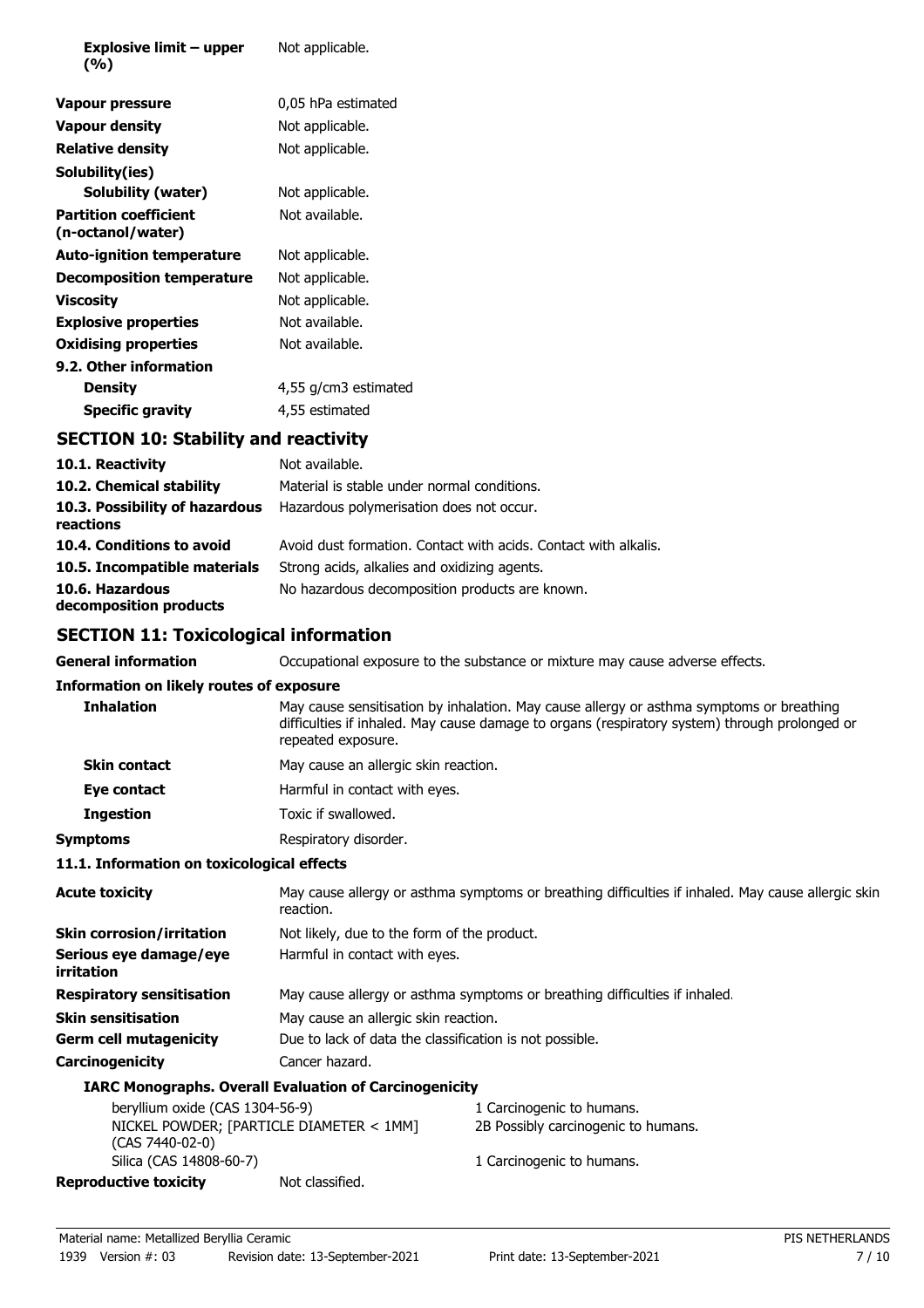| Specific target organ toxicity<br>- single exposure   | May cause allergy or asthma symptoms or breathing difficulties if inhaled.                               |
|-------------------------------------------------------|----------------------------------------------------------------------------------------------------------|
| Specific target organ toxicity<br>- repeated exposure | May cause damage to organs (respiratory system) through prolonged or repeated exposure by<br>inhalation. |
| <b>Aspiration hazard</b>                              | Due to lack of data the classification is not possible.                                                  |
| Mixture versus substance<br>information               | Not available.                                                                                           |
| <b>Other information</b>                              | Symptoms may be delayed.                                                                                 |

# **SECTION 12: Ecological information**

| 12.1. Toxicity |  |
|----------------|--|
|----------------|--|

| <b>Product</b>                                            |                | <b>Species</b>                                                               | <b>Test Results</b>           |
|-----------------------------------------------------------|----------------|------------------------------------------------------------------------------|-------------------------------|
| Metallized Beryllia Ceramic                               |                |                                                                              |                               |
| <b>Aquatic</b>                                            |                |                                                                              |                               |
| Acute                                                     |                |                                                                              |                               |
| Crustacea                                                 | <b>EC50</b>    | Daphnia                                                                      | 2000 mg/l, 48 hours estimated |
| <b>Fish</b>                                               | <b>LC50</b>    | Fish                                                                         | 0,6 mg/l, 4 days estimated    |
| <b>Components</b>                                         |                | <b>Species</b>                                                               | <b>Test Results</b>           |
| NICKEL POWDER; [PARTICLE DIAMETER < 1MM] (CAS 7440-02-0)  |                |                                                                              |                               |
| <b>Aquatic</b>                                            |                |                                                                              |                               |
| Acute                                                     |                |                                                                              |                               |
| <b>Fish</b>                                               | <b>LC50</b>    | Rainbow trout, donaldson trout<br>(Oncorhynchus mykiss)                      | $0,06$ mg/l, 4 days           |
|                                                           |                | * Estimates for product may be based on additional component data not shown. |                               |
| 12.2. Persistence and<br>degradability                    |                | No data is available on the degradability of this product.                   |                               |
| 12.3. Bioaccumulative<br>potential                        | Not available. |                                                                              |                               |
| <b>Partition coefficient</b><br>n-octanol/water (log Kow) | Not available. |                                                                              |                               |
| <b>Bioconcentration factor (BCF)</b>                      | Not available. |                                                                              |                               |
| 12.4. Mobility in soil                                    | Not available. |                                                                              |                               |
| 12.5. Results of PBT and<br><b>vPvB</b> assessment        |                | Not a PBT or vPvB substance or mixture.                                      |                               |
| 12.6. Other adverse effects                               | Not available. |                                                                              |                               |

# **SECTION 13: Disposal considerations**

# **13.1. Waste treatment methods**

| <b>Residual waste</b>                  | Empty containers or liners may retain some product residues. This material and its container must<br>be disposed of in a safe manner (see: Disposal instructions).                                                                        |
|----------------------------------------|-------------------------------------------------------------------------------------------------------------------------------------------------------------------------------------------------------------------------------------------|
| <b>Contaminated packaging</b>          | Empty containers should be taken to an approved waste handling site for recycling or disposal.<br>Since emptied containers may retain product residue, follow label warnings even after container is<br>emptied.                          |
| EU waste code                          | The Waste code should be assigned in discussion between the user, the producer and the waste<br>disposal company. Waste codes should be assigned by the user based on the application for which<br>the product was used.                  |
| <b>Disposal</b><br>methods/information | Material should be recycled if possible. Disposal recommendations are based on material as<br>supplied. Disposal must be in accordance with current applicable laws and regulations, and material<br>characteristics at time of disposal. |

# **SECTION 14: Transport information**

### **ADR**

14.1. - 14.6.: Not regulated as dangerous goods.

# **RID**

14.1. - 14.6.: Not regulated as dangerous goods.

# **ADN**

14.1. - 14.6.: Not regulated as dangerous goods.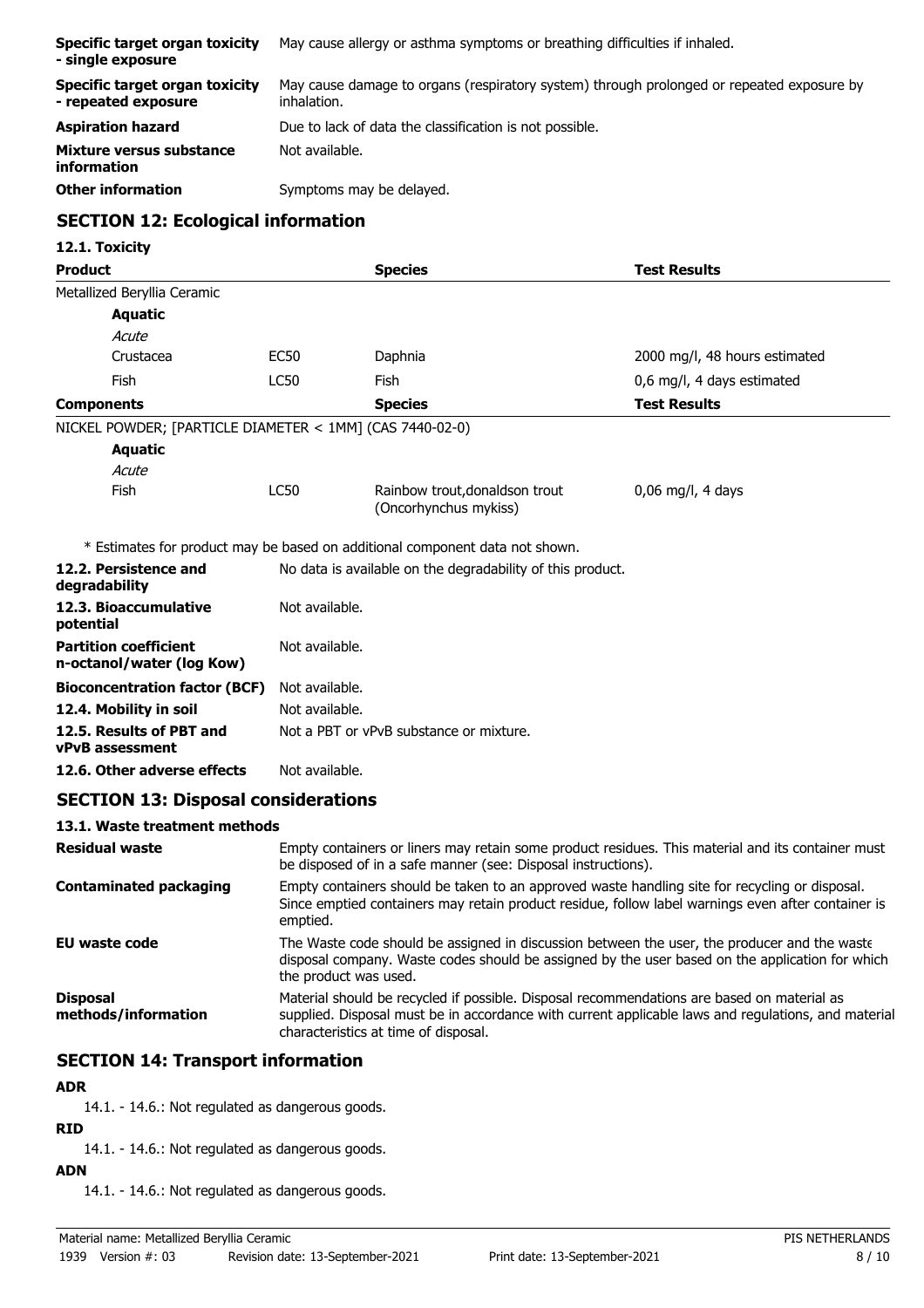14.1. - 14.6.: Not regulated as dangerous goods.

### **IMDG**

14.1. - 14.6.: Not regulated as dangerous goods.

# **SECTION 15: Regulatory information**

**15.1. Safety, health and environmental regulations/legislation specific for the substance or mixture**

### **EU regulations**

**Regulation (EC) No. 1005/2009 on substances that deplete the ozone layer, Annex I and II, as amended** Not listed.

**Regulation (EU) 2019/1021 On persistent organic pollutants (recast), as amended**

Not listed.

**Regulation (EU) No. 649/2012 concerning the export and import of dangerous chemicals, Annex I, Part 1 as amended**

Not listed.

**Regulation (EU) No. 649/2012 concerning the export and import of dangerous chemicals, Annex I, Part 2 as amended**

### Not listed.

**Regulation (EU) No. 649/2012 concerning the export and import of dangerous chemicals, Annex I, Part 3 as amended**

Not listed.

**Regulation (EU) No. 649/2012 concerning the export and import of dangerous chemicals, Annex V as amended** Not listed.

**Regulation (EC) No. 166/2006 Annex II Pollutant Release and Transfer Registry, as amended**

NICKEL POWDER; [PARTICLE DIAMETER < 1MM] (CAS 7440-02-0)

**Regulation (EC) No. 1907/2006, REACH Article 59(10) Candidate List as currently published by ECHA** Not listed.

### **Authorisations**

**Regulation (EC) No. 1907/2006, REACH Annex XIV Substances subject to authorization, as amended** Not listed.

### **Restrictions on use**

**Regulation (EC) No. 1907/2006, REACH Annex XVII Substances subject to restriction on marketing and use as amended**

beryllium oxide (CAS 1304-56-9)

NICKEL POWDER; [PARTICLE DIAMETER < 1MM] (CAS 7440-02-0)

**Directive 2004/37/EC: on the protection of workers from the risks related to exposure to carcinogens and mutagens at work, as amended.**

beryllium oxide (CAS 1304-56-9) Silica (CAS 14808-60-7)

### **Other EU regulations**

### **Directive 2012/18/EU on major accident hazards involving dangerous substances, as amended**

people at work, as amended.

beryllium oxide (CAS 1304-56-9)

### **Other regulations**

The product is classified and labelled in accordance with EC directives or respective national laws. Pregnant women should not work with the product, if there is the least risk of exposure.

**National regulations**

Follow national regulation for work with chemical agents. Young people under 18 years old are not allowed to work with this product according to EU Directive 94/33/EC on the protection of young

**Non-exhaustive list of substances toxic for reproduction**

Manganese (CAS 7439-96-5) Possible risk of harm to the unborn child. 2 Possible risk of impaired fertility. 2

# **SZW list of carcinogenic substances**

beryllium oxide (CAS 1304-56-9) Silica (CAS 14808-60-7)

## **SZW list of mutagenic substances**

Not listed.

**assessment**

**15.2. Chemical safety** No Chemical Safety Assessment has been carried out.